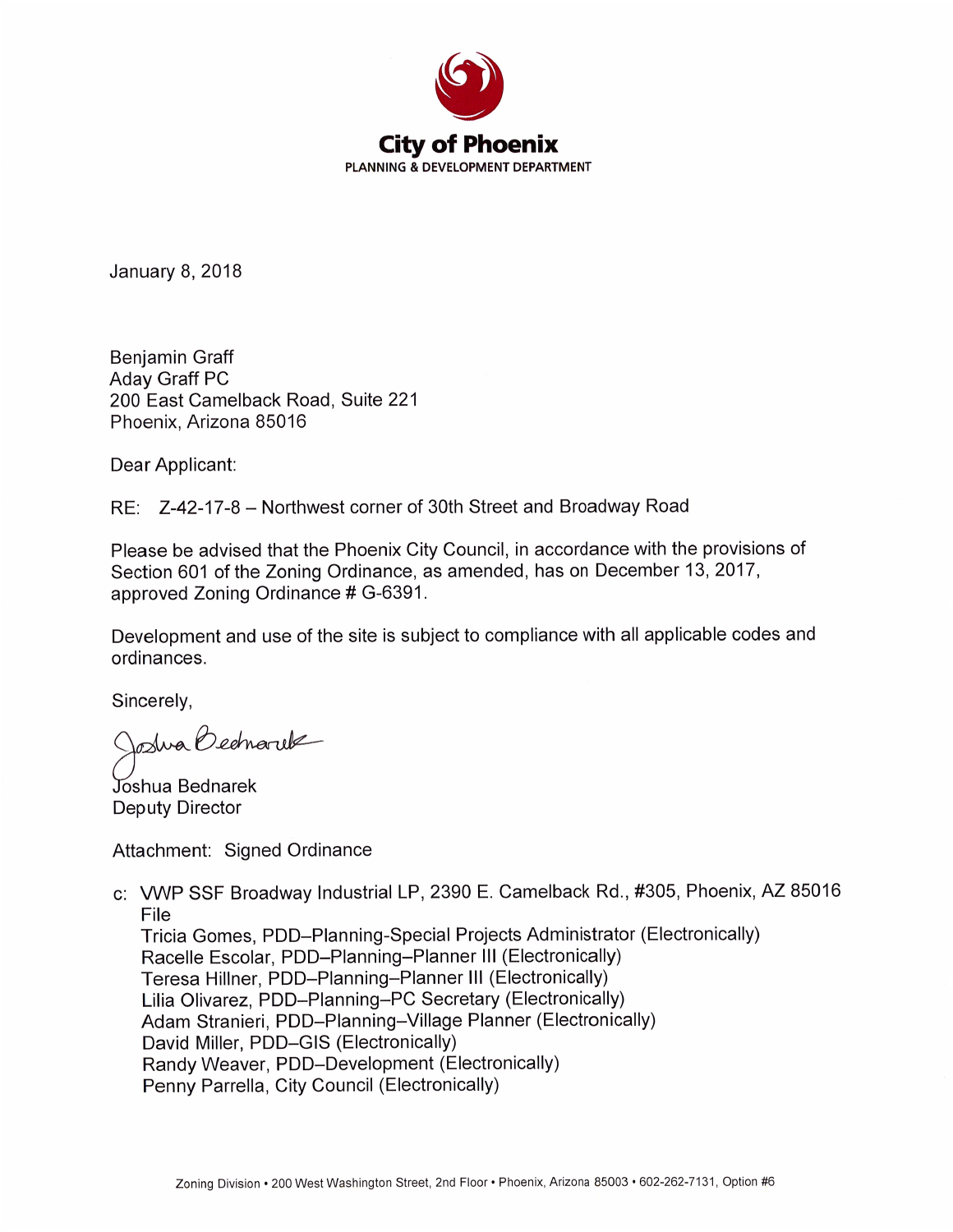Official Records of Maricopa Recorder ADRIAN FONTES 20170952248 12/22/2017 04:06 ELECTRONIC RECORDING 6391 G-5-1-1--

## ORDINANCE G-6391

AN ORDINANCE AMENDING THE ZONING DISTRICT MAP ADOPTED PURSUANT TO SECTION 601 OF THE CITY OF PHOENIX ORDINANCE BY CHANGING THE ZONING DISTRICT CLASSIFICATION FOR THE PARCEL DESCRIBED HEREIN (CASE Z-42-17-8) FROM CPIGCP RSIO (COMMERCE PARK I GENERAL COMMERCE PARK DISTRICT, RIO SALADO INTERIM OVERLAY DISTRICT) AND C-2 RSIO (INTERMEDIATE COMMERCIAL DISTRICT, RIO SALADO INTERIM OVERLAY DISTRICT) TO PUD RSIO (PLANNED UNIT DEVELOPMENT, RIO SALADO INTERIM OVERLAY DISTRICT).

BE IT ORDAINED BY THE COUNCIL OF THE CITY OF PHOENIX, as

follows:

SECTION 1. The zoning of an approximately 7.67 acre property located at the northwest corner of 30th Street and Broadway Road in a portion of Section 23, Township 1 North, Range 3 East, as described more specifically in Exhibit "A", is hereby changed from "CPIGCP RSIO" (Commerce Park I General Commerce Park District, Rio Salado Interim Overlay District) and "C-2 RSIO" (Intermediate Commercial District, Rio Salado Interim Overlay District), to "PUD RSIO" (Planned Unit Development, Rio Salado Interim Overlay District).

SECTION 2. The Planning and Development Director is instructed to modify the Zoning Map of the City of Phoenix to reflect this use district classification change as shown in Exhibit "B".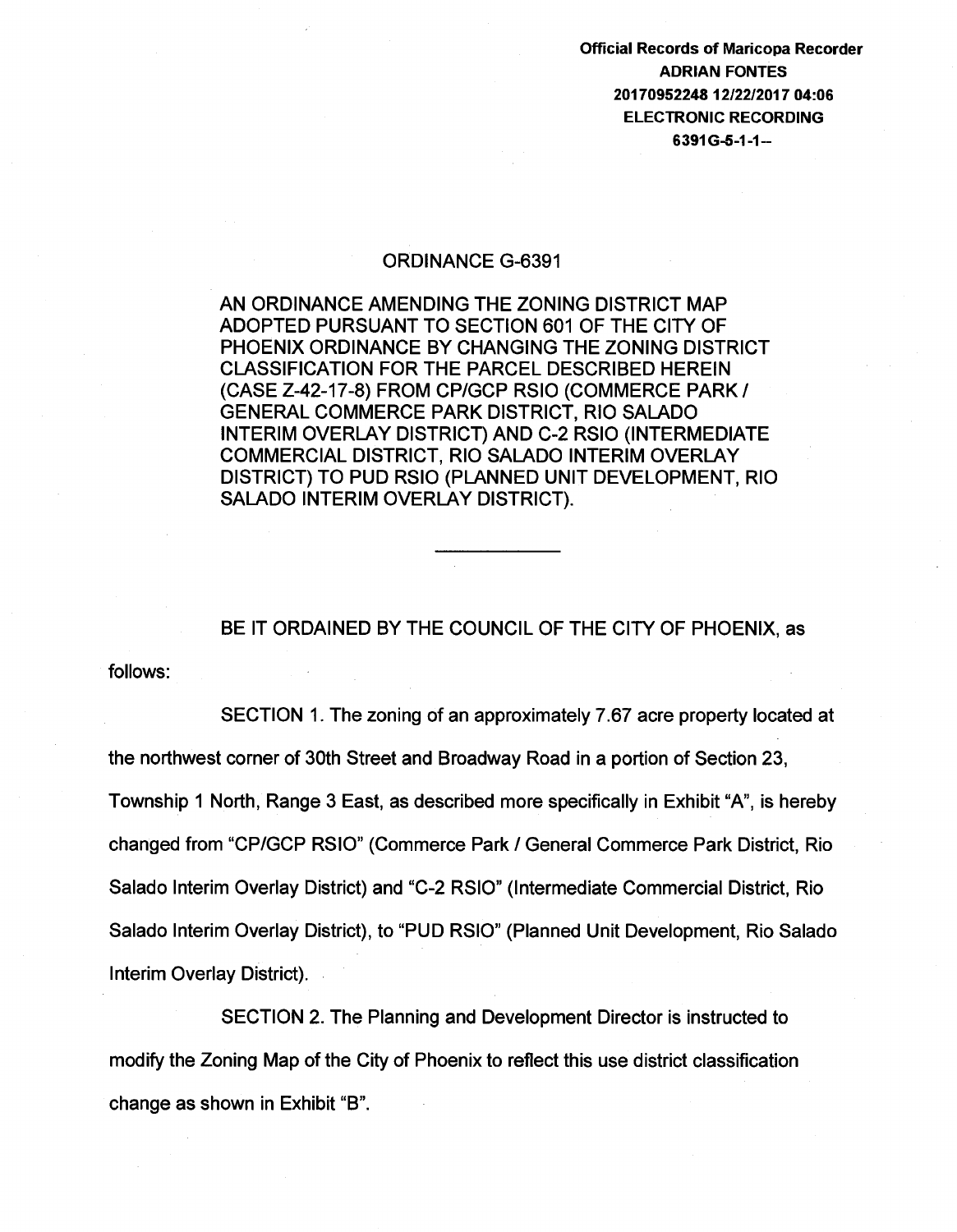SECTION 3. Due to the site's specific physical conditions and the use

district applied for by the applicant, this rezoning is subject to the following stipulations,

violation of which shall be treated in the same manner as a violation of the City of

Phoenix Zoning Ordinance:

- 1. An updated Development Narrative for the 2950 East Broadway Road PUD reflecting the changes approved through this request shall be submitted to the Planning and Development Department within 30 days of City Council approval of this request. The updated Development Narrative shall be consistent with the Development Narrative date stamped September 18, 2017, as modified by the following stipulations:
	- a. Page 5, Land Use Plan, Land Use Categories, 1st sentence: Specify the acreage of the C-2 zoning area.
	- b. Page 5, Land Use Plan, Land Use Categories, 6th sentence: Update language to indicate that a survey and legal description will be submitted as a condition of final PUD approval.
	- c. Page 10, Development Standards: Revise the Development Standards language to specify conformance to the General Commerce Park option of the Commerce Park district as follows: "The development standards shall comply with Section 507, Tab A and 626 (General Commerce Park Option) of the Phoenix Zoning Ordinance."
	- d. Page 9, Land Use Plan Figure 1, Exhibit 8: Shall be updated and replaced with a new land use plan demonstrating specific areas that are dimensioned to reflect the updated legal description. Land Use Area C shall only apply to a portion of the building at the southern boundary that is currently zoned C-2 and is not to be extended further north.
	- e. Page 11, Landscaping: Delete the first sentence.
	- f. Page 56, Exhibit 5: Legal description shall be updated to reflect specific land use areas.
	- g. Page 10, Section F.3.B.II: Replace with the following: "C-2 uses as outlined in Section 623.D of the Phoenix Zoning Ordinance; except that the following land uses shall be prohibited: 1) Residential 2) Adult bookstore, Adult novelty store, Adult theatre, Adult live entertainment establishment, Erotic dance or performance studio 3) Car washing- indoor or outdoor 4) Nonprofit medical marijuana dispensary facility."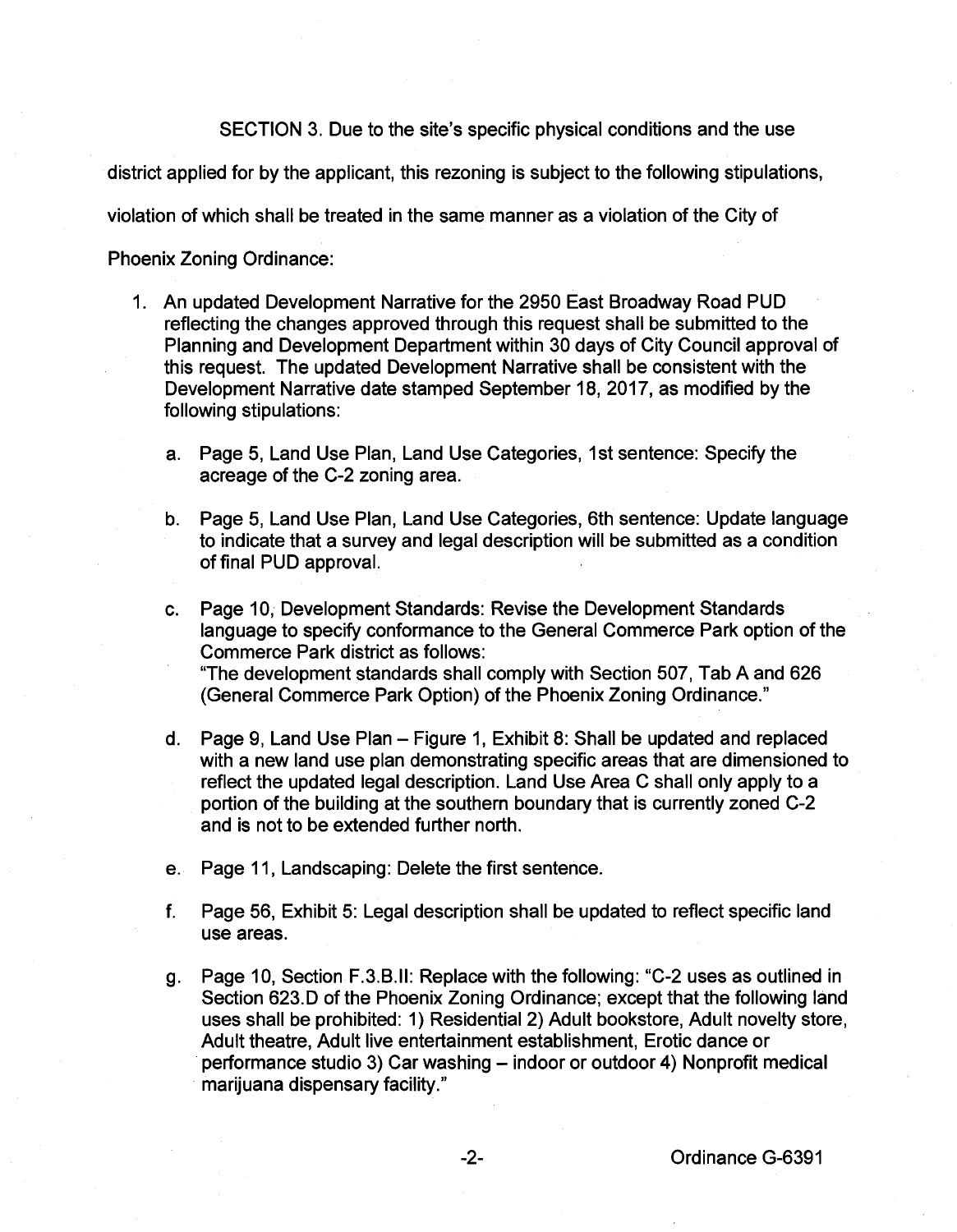- h. Exhibit 4: Update north photograph elevations to reflect existing conditions.
- 2. The developer shall construct all streets within and adjacent to the development with paving, curb, gutter, sidewalk, curb ramps, streetlights, median islands, landscaping and other incidentals as per plans approved by the Planning and Development Department. All improvements shall comply with all ADA accessibility standards.
- 3. In the event archaeological materials are encountered during construction, the developer shall immediately cease all ground disturbing activities within a 33-foot radius of the discovery, notify the City Archaeologist, and allow time for the Archaeology Office to properly assess the materials.

SECTION 4. If any section, subsection, sentence, clause, phrase or

portion of this ordinance is for any reason held to be invalid or unconstitutional by the

decision of any court of competent jurisdiction, such decision shall not affect the validity

of the remaining portions hereof.

PASSED by the Council of the City of Phoenix this 13th day of December,

2017.  $\bigvee$ 

**MAYOR** 

ATTEST:

ATTEST:<br>BON Lue Acting<br>City Clerk

&1~ Acting City Attorney *f1Yt J* 



REVIEWED BY:

145:12/13/17:2008882v1 PL:tml:LF17

Exhibits: A - Legal Description (1 Page) B- Ordinance Location Map (1 Page)

**City Manager**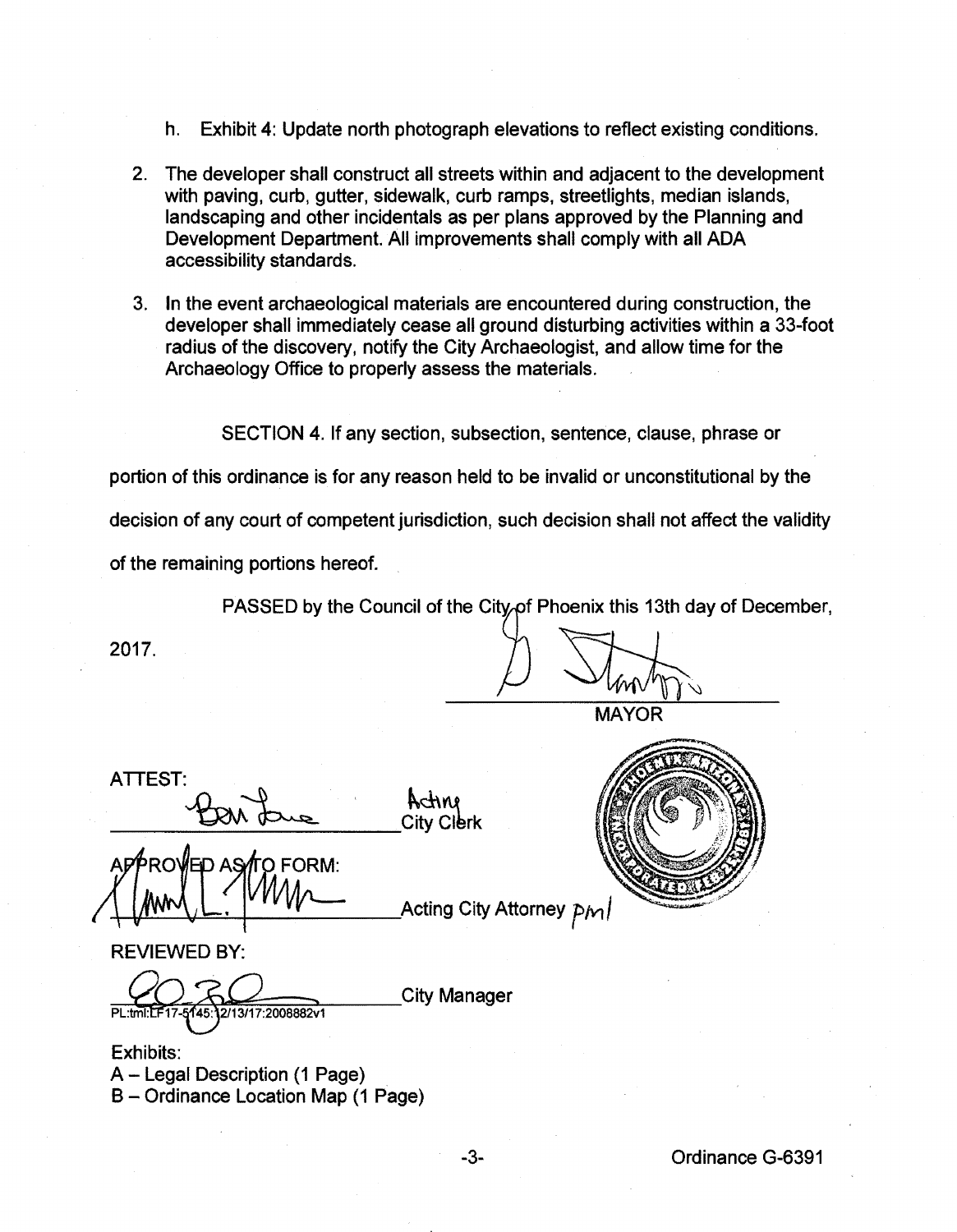## EXHIBIT A

## LEGAL DESCRIPTION FOR Z-42-17-8

## PARCEL NO. 1:

THAT PORTION OF THE SOUTHEAST QUARTER OF SECTION 23, TOWNSHIP 1 NORTH, RANGE 3 EAST OF THE GILA AND SALT RIVER BASE AND MERIDIAN, MARICOPA COUNTY, ARIZONA, BEING MORE PARTICULARLY DESCRIBED AS FOLLOWS:

LOT 1, OF BROADWAY CROSSING REPLAT, ACCORDING TO THE PLAT OF RECORD IN THE OFFICE OF THE COUNTY RECORDER OF MARICOPA COUNTY, ARIZONA, RECORDED AS BOOK 519 OF MAPS, PAGE 31.